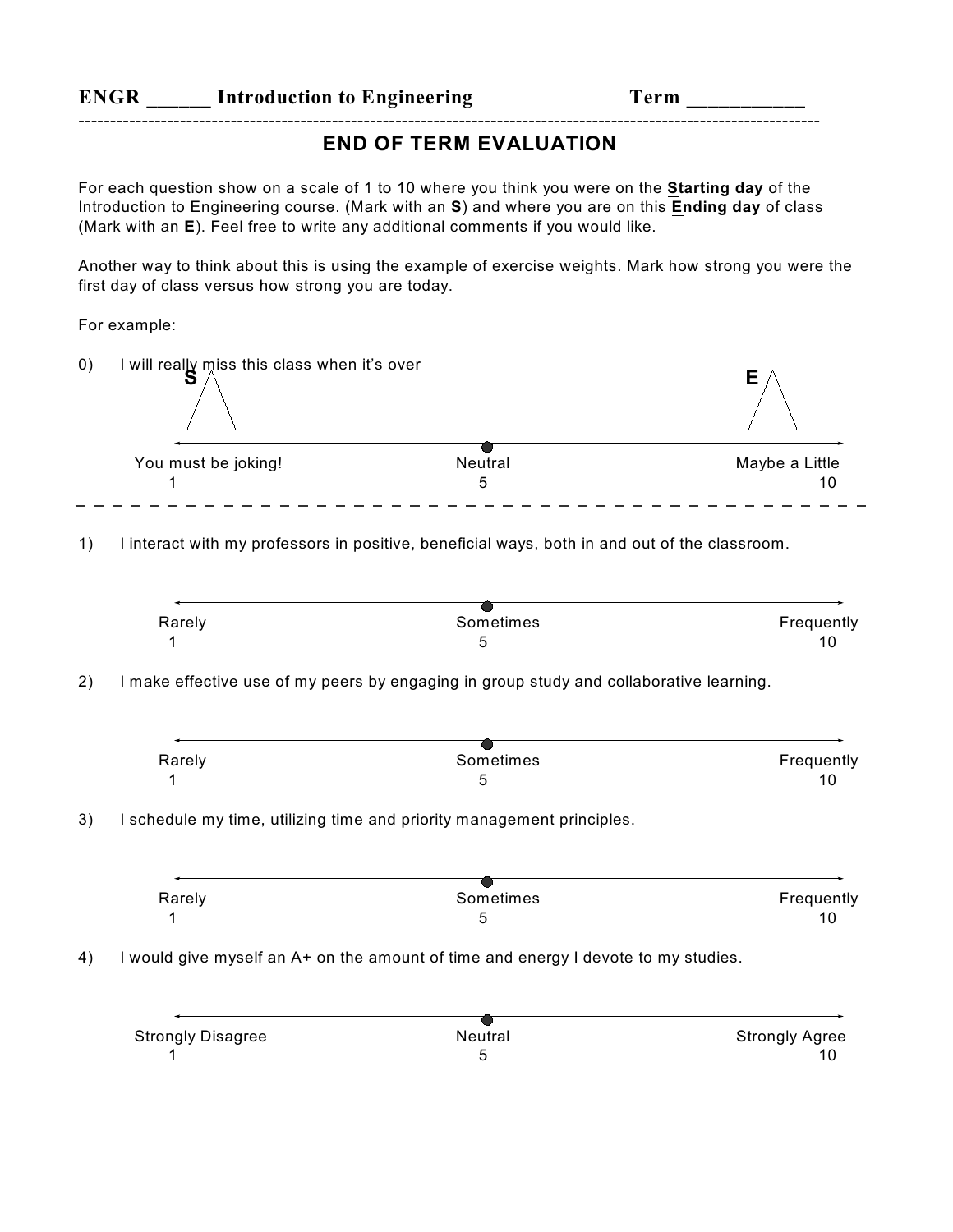5) I prepare for lectures by reviewing my notes, reading ahead in the text, attempting some problems, and writing down equations.